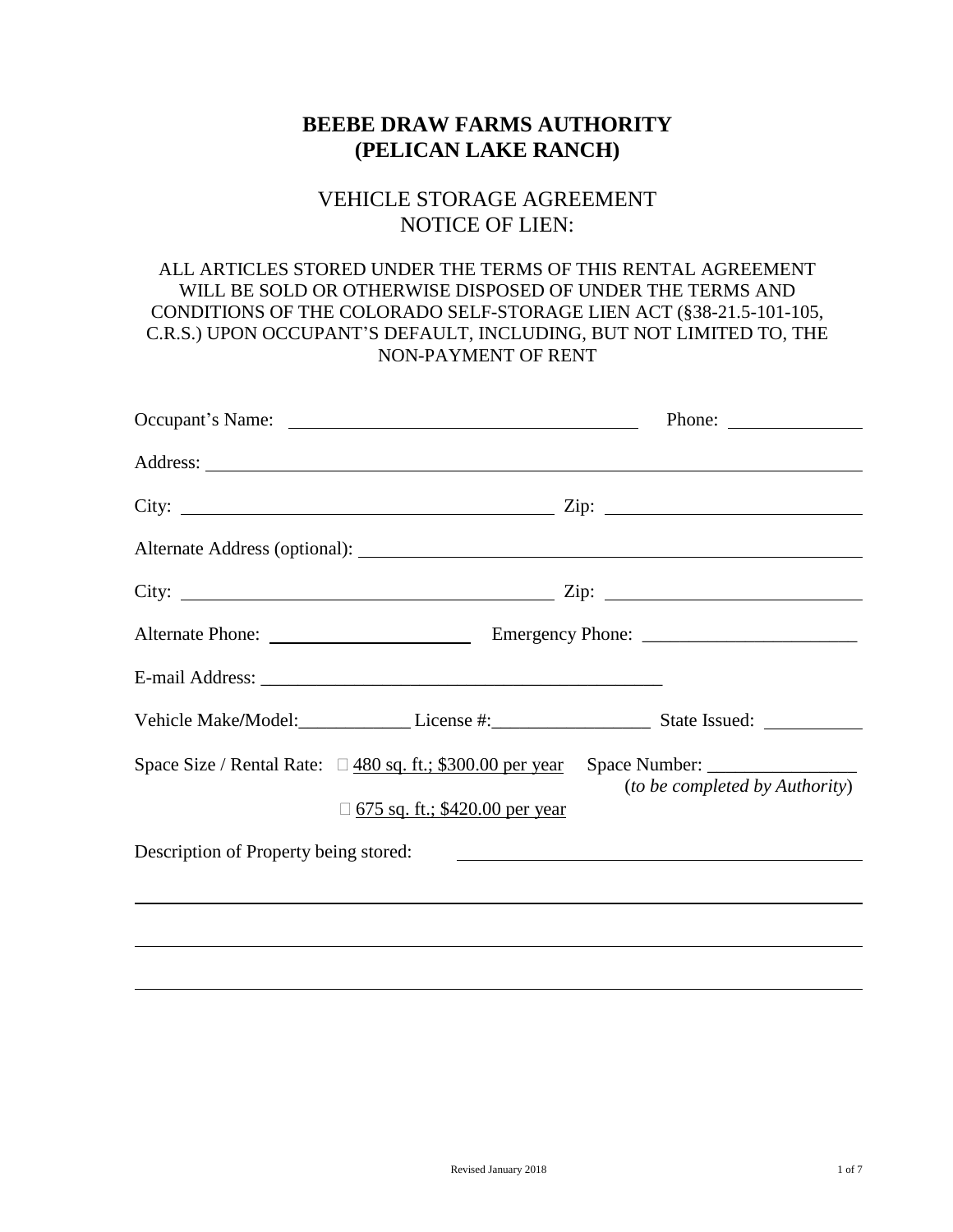#### YOU MUST DISCLOSE ALL LIENS ON ANY PROPERTY STORED. The Occupant

attests that the property in this area is free and clear of all liens and secured interests except for:

| Description of Property | Lienholder/Secured Party | Address |
|-------------------------|--------------------------|---------|
|                         |                          |         |
|                         |                          |         |
|                         |                          |         |
|                         |                          |         |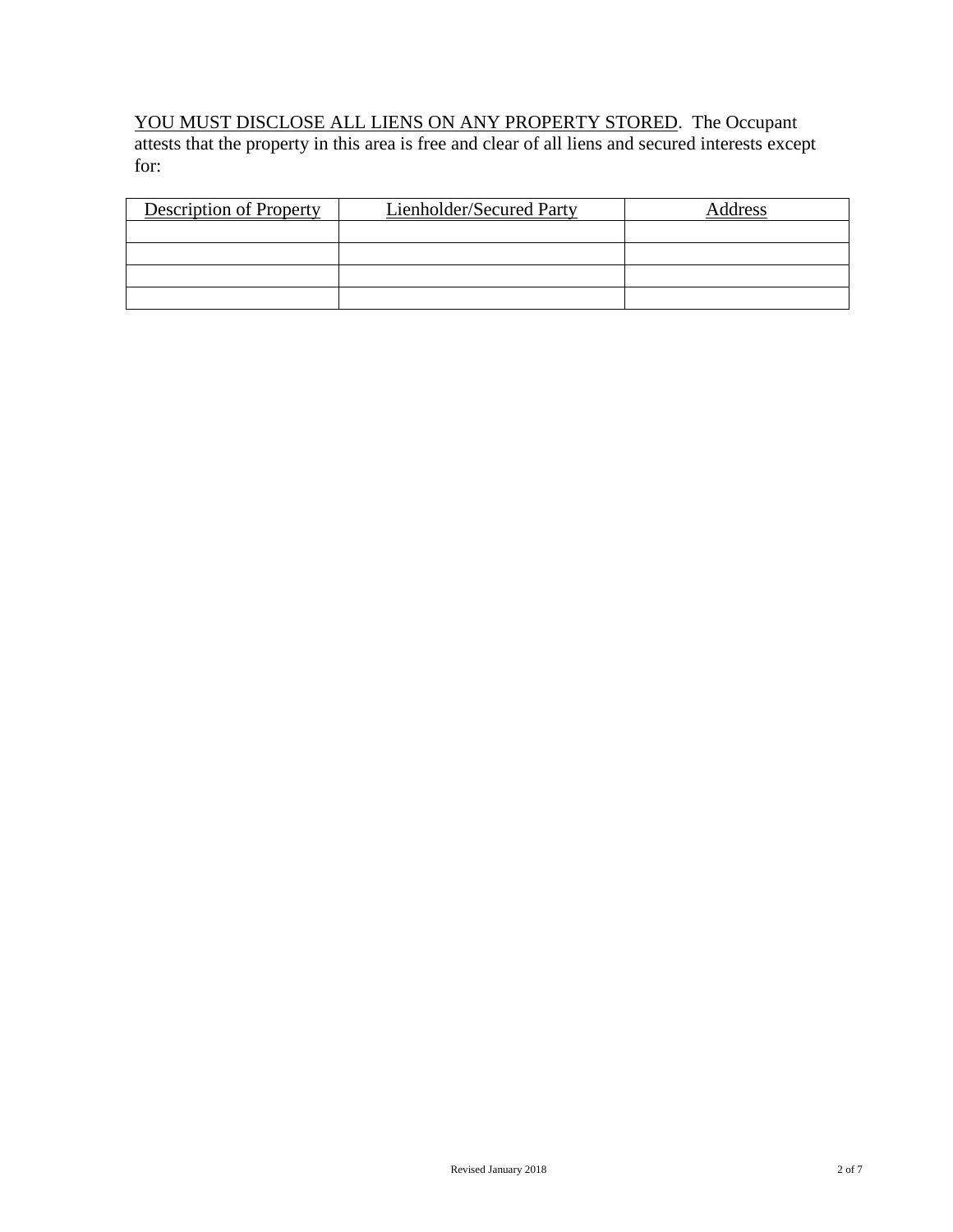1. **USE OF AREA:** In consideration of the covenants, conditions, and agreements, hereinafter contained to be kept and performed by Occupant, as named above, does hereby obtain a license to use storage area at the Self-Service Storage Facility located at Outlot A (the "Premises") for the sole purpose of storing vehicles, recreational vehicles, trailers, boats, pods, or other approved items from BEEBE DRAW FARMS AUTHORITY, an authority and separate legal entity duly created pursuant to §29-1-203, C.R.S. (the "AUTHORITY"). Occupant is entitled to store such personal property on the Premises; however, Occupant shall not be entitled to occupy any particular site on the Premises. Sites are allocated on a first-come, first-served basis. Occupant's use shall be limited to storing vehicles, recreational vehicles, trailers, boats, pods, or other approved items; Occupant shall not be entitled to reside, sleep, or spend more than two hours on the Premises. Mechanical work may not be performed on stored vehicles without express written permission from the AUTHORITY. All batteries must be disconnected while in storage. This Rental Agreement conveys to Occupant the right to store its approved property on the Premises on a revocable basis; it does not convey any ownership or other interest in the Premises.

2. **PERIOD OF OCCUPANCY:** This is a year-to-year license, which shall begin as of the date of this Rental Agreement and shall continue until terminated. Except for a possible partial first calendar month, occupancy shall run from the first day of each calendar month to the last day of the annual calendar month. Occupant or the AUTHORTIY may terminate the occupancy created by this Rental Agreement by delivering written notice to the other party of its intention to do so at least ten (10) days prior to the last day of the calendar month in which occupancy will terminate.

3. **RENT:** OCCUPANT SHALL PAY THE AUTHORITY IN ADVANCE, UPON RECEIPT OF A RENTAL INVOICE: THE RENT SPECIFIED ABOVE IN LAWFUL MONEY OF THE UNITED STATES. If rent is not paid by the close of the business day of the fifth  $(5<sup>th</sup>)$  day of the month due, occupant agrees to pay a LATE CHARGE in the amount of fifteen dollars (\$15.00). Refunds of pro-rated rental fees are allowed with thirty (30) days written notice of termination of rental agreement. The AUTHORITY may increase the rent by notifying Occupant in writing at least fifteen (15) days prior to the first day of the term for which the increased rent is due. Occupant shall pay the increased rent from the date it becomes effective. Continued occupancy shall be deemed acceptance of the changed rental rate.

4. **CHECKS:** The AUTHORITY may accept correctly drawn checks for payment of rent, if the check is returned un-collected, payment represented by it shall be delinquent on the date originally due and shall be subjected to a RETURNED CHECK CHARGE in the amount of \$25.00.

5. **USE OF STORAGE AREA:** The AUTHORITY is not engaged in the business of storing goods for hire and no bailment is created under this Rental Agreement. The AUTHORITY does not exercise care, custody, or control over Occupant's stored property. Occupant agrees to use the Premises only for the storage of property identified above which are wholly owned by the Occupant. Occupant acknowledges that the AUTHORITY has not been advised as to the type, nature or value of the property Occupant will store. Occupant agrees not to store any property with special or sentimental value to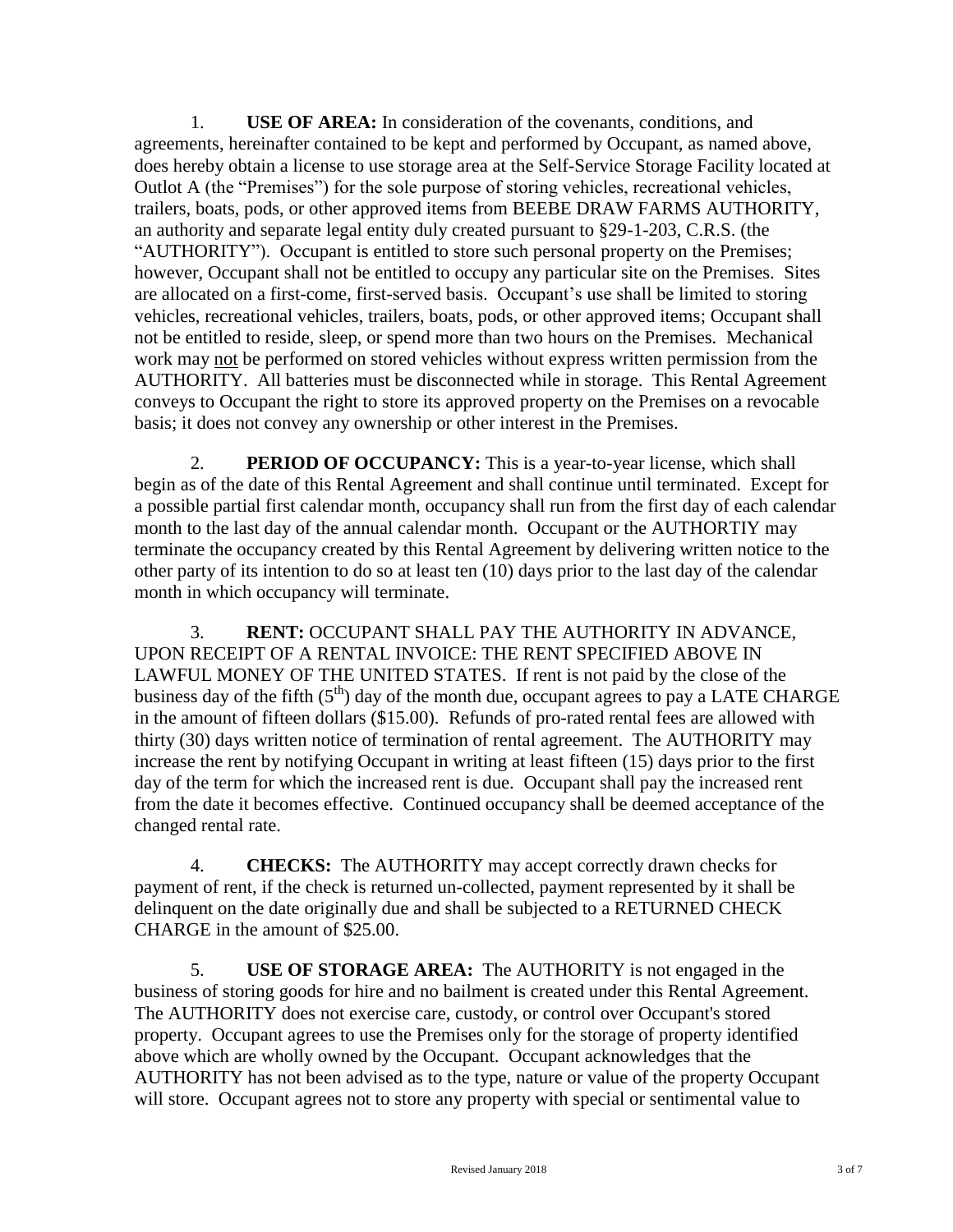occupant in the storage area. Occupant waives any claim for sentimental value or emotional attachment to the stored property that is placed in the storage area. Nothing herein shall constitute any agreement or admission by the AUTHORITY that Occupant's stored property has any value, nor shall anything alter the release of the AUTHORITY 'S liability set forth below.

6. **HAZARDOUS OR TOXIC MATERIALS PROHIBITED:** Occupant is strictly prohibited from storing or using materials in the storage area classified as hazardous or toxic under any local, state or federal law or regulation and from engaging in any activity which produces such materials. Occupant's obligations of indemnity as set forth below specifically includes any cost, expenses, fines or penalties imposed against the AUTHORITY, arising out of the storage or use of any hazardous or toxic materials by Occupant, Occupant's agents, employees, invitees or guests. The AUTHORITY may remove and dispose of prohibited items.

7. **RELEASE OF THE AUTHORITY'S LIABILITY FOR PROPERTY DAMAGE: OCCUPANT AGREES AND ACKNOWLEDGES THAT ALL PERSONAL PROPERTY STORED WITHIN THE PREMISES IS AT OCCUPANT'S SOLE RISK. THE AUTHORITY AND THE AUTHORITY'S AGENTS AND EMPLOYEES SHALL NOT BE LIABLE FOR, AND OCCUPANT HEREBY WAIVES AND RELEASES THE AUTHORITY, THE AUTHORITY'S AGENTS AND EMPLOYEES FROM ANY CLAIM OR ACTION ARISING FROM, ANY LOSS OF OR DAMAGE TO ANY PERSONAL PROPERTY AT THE SELF-STORAGE FACILITY ARISING FROM ANY CAUSE WHATSOEVER INCLUDING, BUT NOT LIMITED TO, BURGLARY, MYSTERIOUS DISAPPEARANCE, VANDALISM, FIRE, WATER DAMAGE, HAIL, RODENTS, ACTS OF GOD, THE ACTIVE OR PASSIVE ACTS OR OMISSIONS OR NEGLIGENCE OF THE AUTHORITY, THE AUTHORITY'S AGENTS OR EMPLOYEES INCLUDING DISPOSAL OF OCCUPANT'S STORED PROPERTY UNDER A GOOD FAITH, BUT MISTAKEN, CLAIM OF LIEN OR BELIEF OF ABANDONMENT BY OCCUPANT.**

8. **RELEASE OF THE AUTHORITY'S LIABILITY FOR BODILY INJURY: THE AUTHORITY, THE AUTHORITY'S AGENTS AND EMPLOYEES SHALL NOT BE LIABLE TO OCCUPANT FOR INJURY OR DEATH AS A RESULT OF OCCUPANT'S USE OF THE PREMISES, EVEN IF SUCH INJURY IS CAUSED BY THE ACTIVE OR PASSIVE ACTS OR OMISSIONS OR NEGLIGENCE OF THE AUTHORITY, THE AUTHORITY AGENTS OR EMPLOYEES, AND OCCUPANT HEREBY WAIVES AND RELEASES THE AUTHORITY, THE AUTHORITY'S AGENTS AND EMPLOYEES FROM ANY CLAIM OR ACTION ARISING THEREFROM.** 

9. **INDEMNITY:** Occupant agrees to indemnify, hold harmless and defend the AUTHORITY from all claims, demands, actions or causes of action that are hereinafter brought by others arising out of Occupant's use of the storage area and common areas, including claims for the AUTHORITY 's active negligence. This indemnity obligation specifically extends to any actions, orders, penalties, or enforcement procedures made or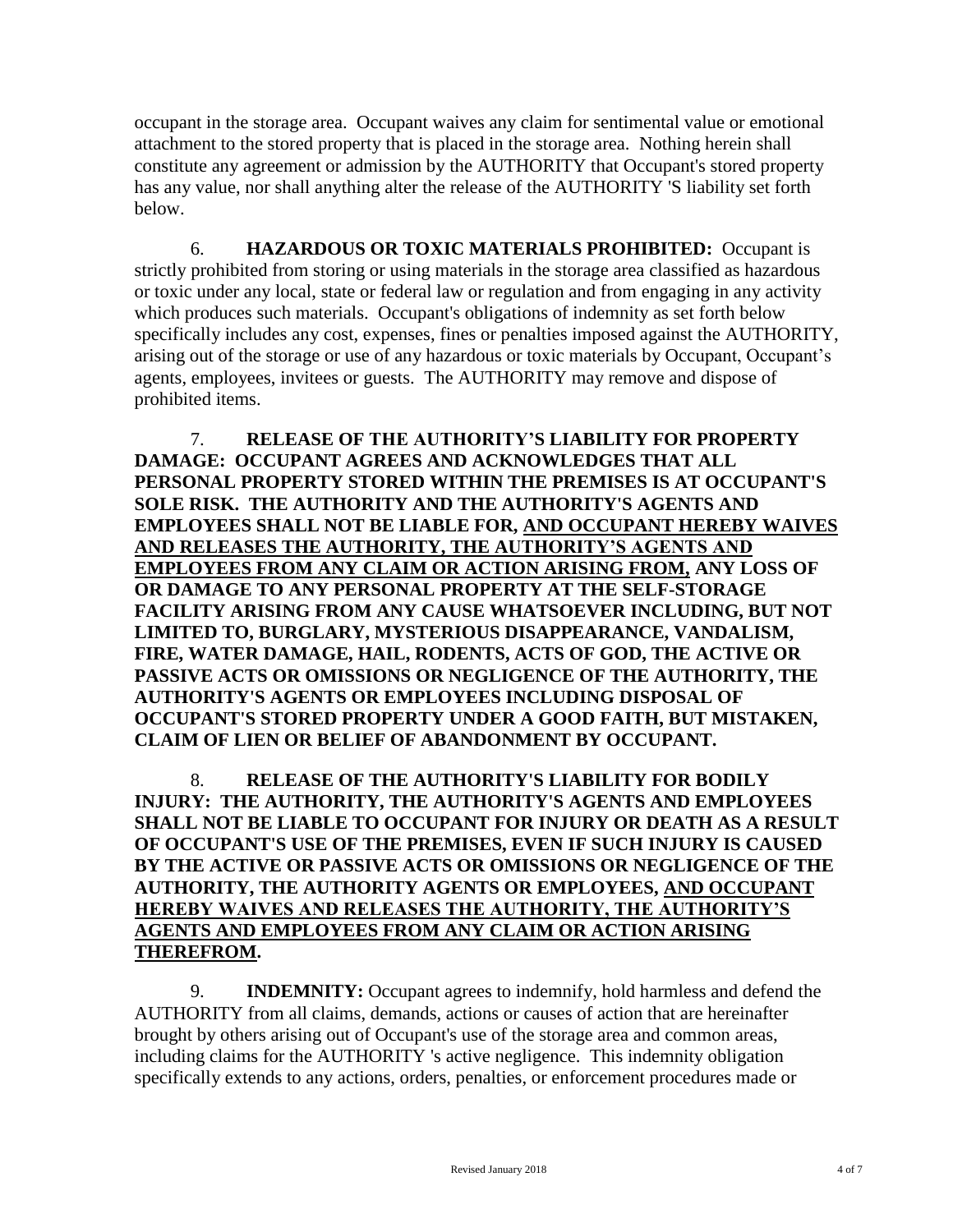brought by any governmental agency in connection with any materials or property stored in Occupant's storage area.

10. **NO SECURITY:** Occupant agrees and acknowledges that the AUTHORITY undertakes no obligation to monitor, secure, or provide security to the Premises.

11. **PROPERTY LEFT ON THE PREMISES:** The AUTHORITY may dispose of any property left on the Premises by Occupant after Occupant terminates his or her tenancy. Occupant shall be responsible for paying all costs incurred by the AUTHORITY in disposing of such property.

12. **AUTHORITY'S RIGHT TO MOVE STORED VEHICLES:** If a vehicle needs to be moved, the AUTHORITY will contact Occupant who will have five (5) business days to assist. If Occupant is unavailable, or in emergency situations, the vehicle may be moved by the AUTHORITY.

13. **INSPECTION:** In the event any inspection discloses any stored property or any condition in violation of any portion of this Rental Agreement, then the AUTHORITY may immediately remove and dispose of such property, and take action to remedy such condition, without notice to Occupant and at Occupant's expense.

14. **DELIVERY OF NOTICE:** Occupant's address and alternate address shall be conclusively presumed to be the address provided by the Occupant in this Rental Agreement unless Occupant provides the AUTHORITY with a subsequent written notice of change of addresses. All notices required or permitted by this Rental Agreement shall be presumed delivered when either delivered in person or deposited with United States Postal Service properly addressed with postage pre-paid, except as otherwise provided by law.

15. **DENIAL OF ACCESS:** In the event that Occupant fails to pay rent when due, and remains delinquent in rental payments for 5 days or more, the AUTHORITY may deny Occupant access to the Premises until Occupant is current on all rental payments.

16. **RULES AND REGULATIONS:** The AUTHORITY shall have the right to establish rules and regulations for the safety, care and cleanliness of the Premises and for charges and fees that may be imposed by the AUTHORITY. Occupant agrees to abide by all of the AUTHORITY'S rules now in effect, or that may be put into effect from time to time. Rules are deemed effective when approved by the AUTHORITY Board of Directors.

17. **OCCUPANT'S ACCESS:** Occupant's access to the Premises may be conditioned in any matter deemed reasonably necessary by the AUTHORITY to maintain order on the Premises. Such measures may include, but are not limited to, requiring verification of Occupant's identity, limiting hours of operation, and inspecting vehicles that enter the facility.

18. **TIME TO BRING SUIT:** Any claims, suits, or defense to any suit by Occupant that arise in any way out of this Rental Agreement, including for loss or damage to stored property from any cause, shall be barred unless Occupant commences an action within twelve (12) months after the date of the acts, omissions, or inaction that gave rise to such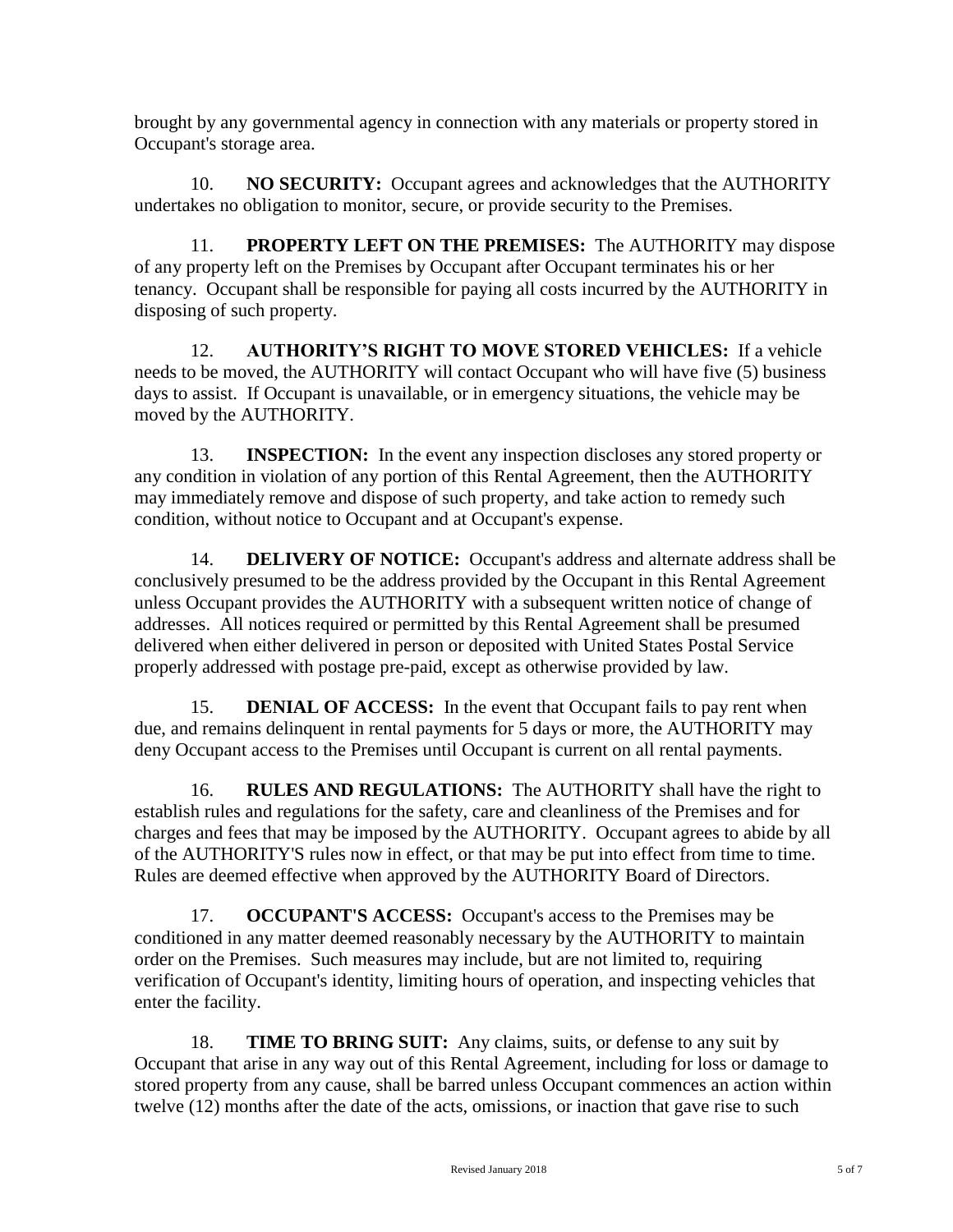claim, suit or defense. No term or condition of this Contract shall be construed or interpreted as a waiver, express or implied, of any of the immunities, rights, benefits, protections or other provisions of the Colorado Governmental Immunity Act, C.R.S. §§ 24-10-101, *et seq*.

19. **CHANGE IN TERMS; TERMINATION:** The AUTHORITY may change *any* of the terms, or terminate this Rental Agreement on 15 days written notice given 15 days before the end of any month of this Rental Agreement. Notice may be mailed to the Occupant at the address given by Occupant above, or later changed in writing. Any notice required by this Rental Agreement may be given by first class mail, and is deemed delivered when deposited in the U.S. Mail. Continued occupancy after receipt of notice of any change is deemed agreement thereto by Occupant.

### 20. **MISCELLANEOUS:**

(a) If any portion of this Rental Agreement for any reason is declared invalid, such decision shall not affect the validity of any remaining portions of this Rental Agreement.

(b) All the provisions hereof shall apply to, bind and obligate the heirs, assigns**,** executors and administrators, representatives and successors of the parties hereto.

(c) NO WAIVER by the AUTHORITY, its agents, representatives, or employees, of any breach or default in the performance of any covenant, condition or term contained herein shall constitute a waiver of any subsequent breach of default in the performance of the same or any other covenant or conditions to the term hereof.

(d) NO ASSIGNMENT: No subletting of the Occupant's storage area or any portion thereof or assignment of this Rental Agreement by Occupant is permitted without the AUTHORITY'S written agreement.

(e) NO WARRANTIES: The agents and employees of the AUTHORITY are not authorized to make warranties about the area, premises, and facility referred to in this Rental Agreement.

(f) NO ORAL AGREEMENTS: THIS RENTAL AGREEMENT IS THE ONLY RENTAL AGREEMENT OF THE PARTIES AND SUPERSEDES ANY PRIOR WRITTEN OR ORAL AGREEMENT, OR REPRESENTATION; NO AMENDMENT OR ALTERATION SHALL BE BINDING UNLESS MADE IN WRITING, SIGNED BY BOTH PARTIES.

(g) The AUTHORITY'S obligations hereunder are subject to the annual appropriation of funds necessary for the performance thereof, which appropriations shall be made in the sole discretion of the AUTHORITY.